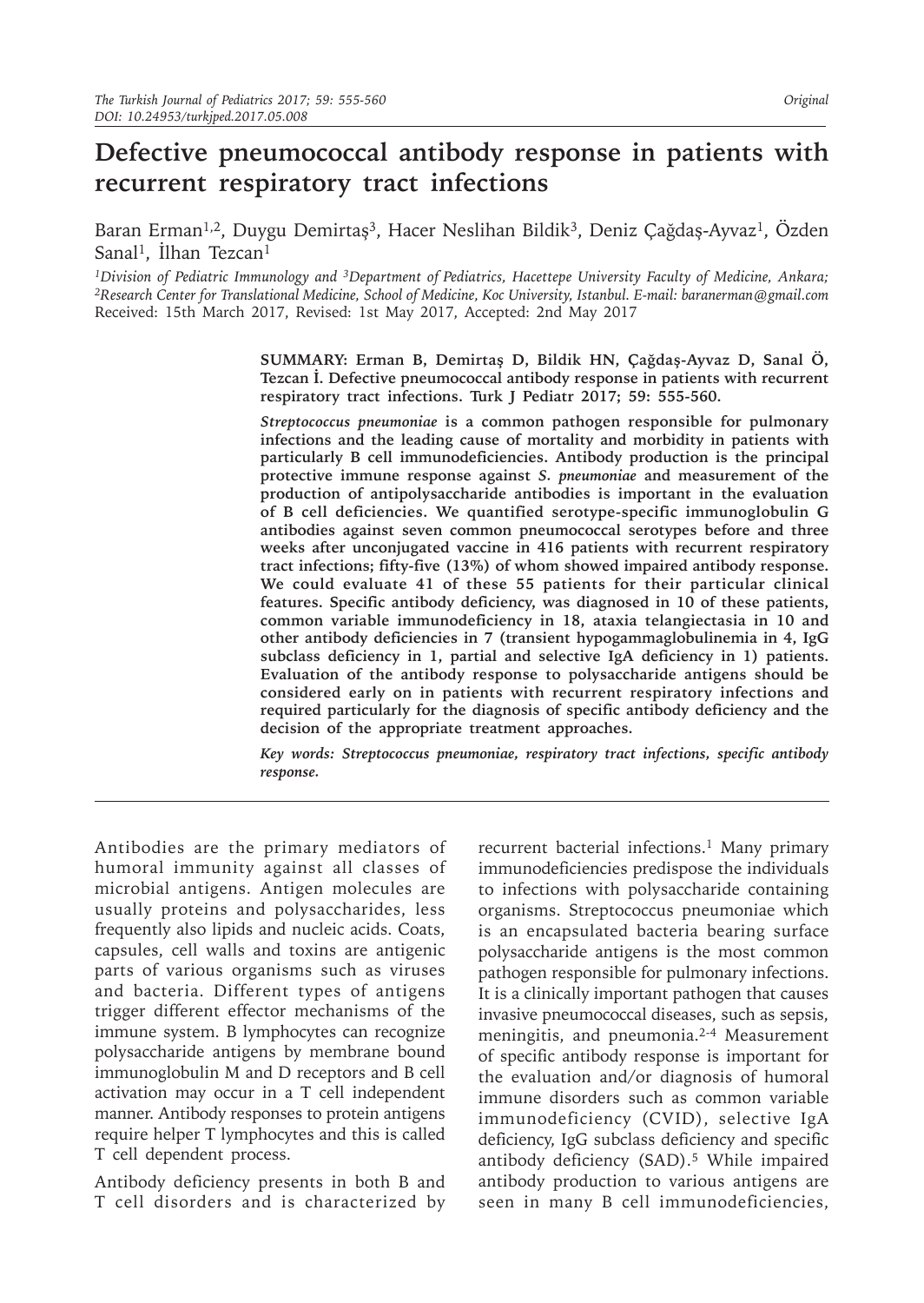SAD is characterized by an impaired antibody production against polysaccharide antigens in the presence of normal immunoglobulins and normal response to protein antigens. Patients with SAD are usually prone to recurrent respiratory tract infections.6

In this study, we measured the polysaccharide antibody production in 416 patients with recurrent respiratory tract infections before and after unconjugated pneumococcal vaccine. Fifty-five patients were found to have impaired antibody response. Forty-one of these patients that we could reach were evaluated in terms of their clinical presentations.

## **Material and Methods**

Four hundred and sixteen patients who were admitted with recurrent upper and/or lower respiratory tract infections enrolled according to 10 warning signs of primary immunodeficiencies by JMF (Jeffrey Modell Foundation) with or without hypogammaglobulinemia were immunized with polyvalent unconjugated pneumococcal vaccine between January 2008-December 2015. All patients were older than 2 years of age. Forty-one patients out of 55 with impaired antibody response could be included for clinical and immunological assessment in the study. In addition, among 416 we randomly selected 41 patients among 416 with intact vaccine response and without any known PID as a control group.

This study has been approved by the Local Ethics Committee of Hacettepe University (14.02.2017, report number: GO 17/86-14). Informed consent was obtained from patients and parents.

# *Methods*

Measurement of capsular polysaccharide serotype-specific immunoglobulin G (IgG) antibodies against S. pneumoniae was performed by enzyme-linked immunosorbent assay (ELISA) in serum samples before and 4 weeks after vaccination with PNEUMO 23® (unconjugated polysaccharide vaccine against S. pneumoniae) as described previously with minor modifications<sup>7</sup>. Antibody responses to 7 serotypes (1, 3, 4, 6B, 14, 19F, 23F) were measured. All sera were obtained before starting IVIG therapy and analyzed in duplicates in the same ELISA run. In order to eliminate antibodies to cell wall polysaccharides, microtiter plates were coated with capsular polysaccharide antigens (from the American Type Culture Collection (ATCC), Rockville, MD, USA) and the samples were pre-incubated overnight with species-specific common cell wall polysaccharide from S. pneumoniae (CWPS; C-polysaccharide purified; Statens Serum Institute, Denmark). Antibody concentrations are indicated as the percentage of reference serum, the hyperimmune plasma pool (U.S. Pneumococcal Reference serum FDA7 CBER, Bethesda, MD, USA) in units per milliliter (U/ml), where the reference plasma pool represents 100 U/ml for each serotype. Since patients with high pre-immunization titers may not generate a drastic increase after immunization, the final concentration of antibodies after immunization (regardless of increase from preimmunization concentration) was taken into account<sup>8</sup>. Under an antibody concentration of less than 20 U/ml against a serotype tested was considered as a negative response and if negative response was obtained against at least 50 % of the evaluated serotypes, it was considered as impaired response. This criterion was selected according to results obtained in 40 healthy Turkish children (age range: 5 to 15 years; median: 10 years and mean, 9.7 years) (Sanal O, unpublished data).

# *Statistical analysis*

Comparisons between the patient groups with impaired antibody response and the controls were analyzed with Chi-square tests. Pearson, continuity correction or Fisher's exact test were used according to number of the subjects or expected values. SPSS Statistic 22 (IBM, USA) was used to analyze the data.

### **Results**

Antibody production against polysaccharide antigens was defective in 55 patients out of 416 (13%) with recurrent respiratory tract infections; 41 of these patients were evaluated.

The underlying immunodeficiencies were diagnosed according to criteria described by European Society for Immunodeficiencies.9,10 Ten patients were diagnosed with SAD, 18 with CVID, six with AT and seven with other antibody deficiencies (four patients with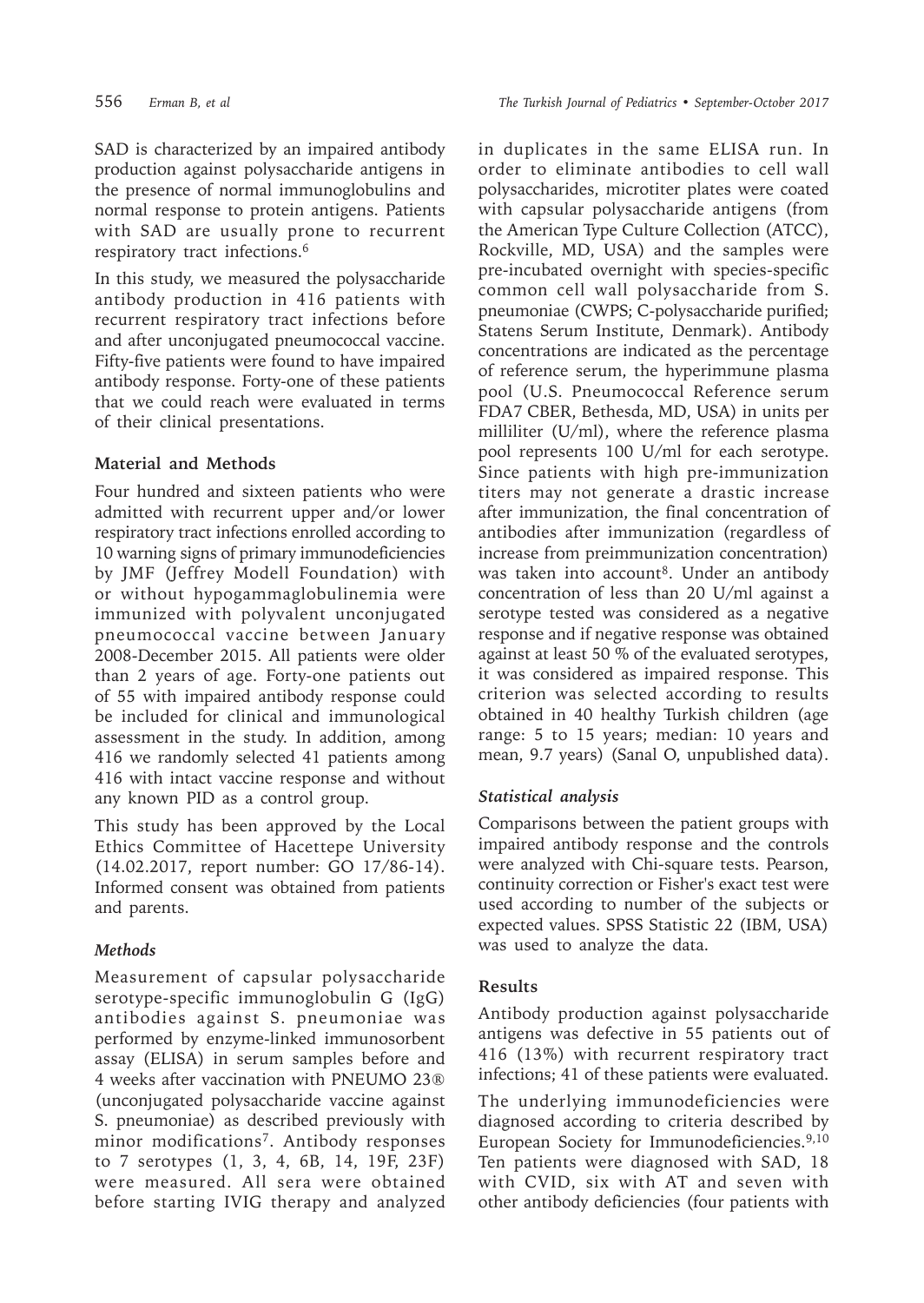| Diseases                   | Age (years) |        |            |          | Gender,      | Consanguinity,<br>$\%$ |
|----------------------------|-------------|--------|------------|----------|--------------|------------------------|
|                            | Mean        | Median | <b>SD</b>  | Range    | male/ female |                        |
| $SAD$ (n=10)               | 9.6         | 8      | $\pm$ 3.7  | $6 - 18$ | 6/4          | 40                     |
| $CVID (n=18)$              | 20.8        | 19.5   | $\pm$ 11.4 | $5 - 48$ | 12/6         | 16.7                   |
| $AT(n=6)$                  | 11.1        | 11.5   | ± 5.0      | $5-18$   | 3/3          | 66.7                   |
| OTHER $(n=7)$              | 14.1        | 15     | ± 5.8      | $7 - 22$ | 3/4          | 42.9                   |
| <b>CONTROL</b><br>$(n=41)$ | 13.2        | 11     | ±7.8       | $4 - 32$ | 21/20        | 14.6                   |

**Table I.** Age, Gender and Parental Consanguinity Rates of the Patient and Control Groups.

SAD: specific antibody deficiency, CVID: common variable immunodeficiency, AT: ataxia-telangiectasia

transient hypogammaglobulinemia, one IgG subclass deficiency, one partial IgA deficiency and one selective IgA deficiency). Age, gender and the rate of parental consanguinity were given in Table I. The patients were evaluated for the presence of recurrent lower and upper respiratory tract infections, bronchiectasis, autoimmunity, the number of hospitalizations due to the infections and the age of onset of clinical symptoms.

We compared the clinical and immunological features of patients with impaired antibody response against polysaccharide antigen with those of the control group. The patients with defective antibody response were divided into four groups as SAD, CVID, AT and the other hypogammaglobulinemies for further comparison (Table II).

The percentage of the patients with lower respiratory tract infections was much higher in SAD and CVID patients in comparison with the control group while excess upper respiratory tract infections were comparable in all groups (p<0.001). Bronchiectasis demonstrated by chest X-ray or CT scan was present in half of the patients with SAD and CVID while it was present in 19% in the control group  $(p=0,009)$ .

The frequency of multiple hospitalization was similar in all patient groups (range 60-71%) but it was much lower in the controls  $(p<0.001)$ . Autoimmunity was most common in patients with CVID. However, the differences between patient groups and controls was not significant (p=0.35). Defective antibody production against protein antigens was seen in patients with CVID and other hypogammaglobulinemies (p=0.002). The mean age of onset of clinical symptoms was 56.7 months in the patients with impaired antibody response and 90.1 months in the control group.

### **Discussion**

Measurement of polysaccharide antibody response is important in the evaluation of B cell immunity. It should be evaluated in patients older than 2 years with recurrent bacterial infections.10 Impaired polysaccharide antibody production may be seen in antibody deficiencies such as CVID, IgG subclass deficiency and selective IgA deficiency. These patients may also have defective response to protein antigens.11-13 Patients with SAD have an impaired antibody production against polysaccharide antigens whereas they have

| <b>rable 11.</b> Chinear Features of the Fatient and Control Groups. |     |             |     |       |         |  |  |  |  |
|----------------------------------------------------------------------|-----|-------------|-----|-------|---------|--|--|--|--|
| Clinical feature                                                     | SAD | <b>CVID</b> | AT  | Other | Control |  |  |  |  |
| URI                                                                  | 70  | 89          | 67  | 86    | 63      |  |  |  |  |
| Pulmonary infection                                                  | 90  | 89          | 67  | 57    | 41      |  |  |  |  |
| Multiple hospitalization                                             | 60  | 61          | 67  | 71    | 19      |  |  |  |  |
| <b>Bronchiectasis</b>                                                | 50  | 50          | 0   | 0     | 19      |  |  |  |  |
| Autoimmunity                                                         | 10  | 39          | 0   | 14    |         |  |  |  |  |
| Response to protein antigens                                         | 100 | 50          | 100 | 86    | 100     |  |  |  |  |

**Table II.** Clinical Features of the Patient and Control Groups.

Data is presented as percentages. SAD: specific antibody deficiency, CVID: common variable immunodeficiency, AT: ataxia-telangiectasia, URI: upper respiratory tract infection.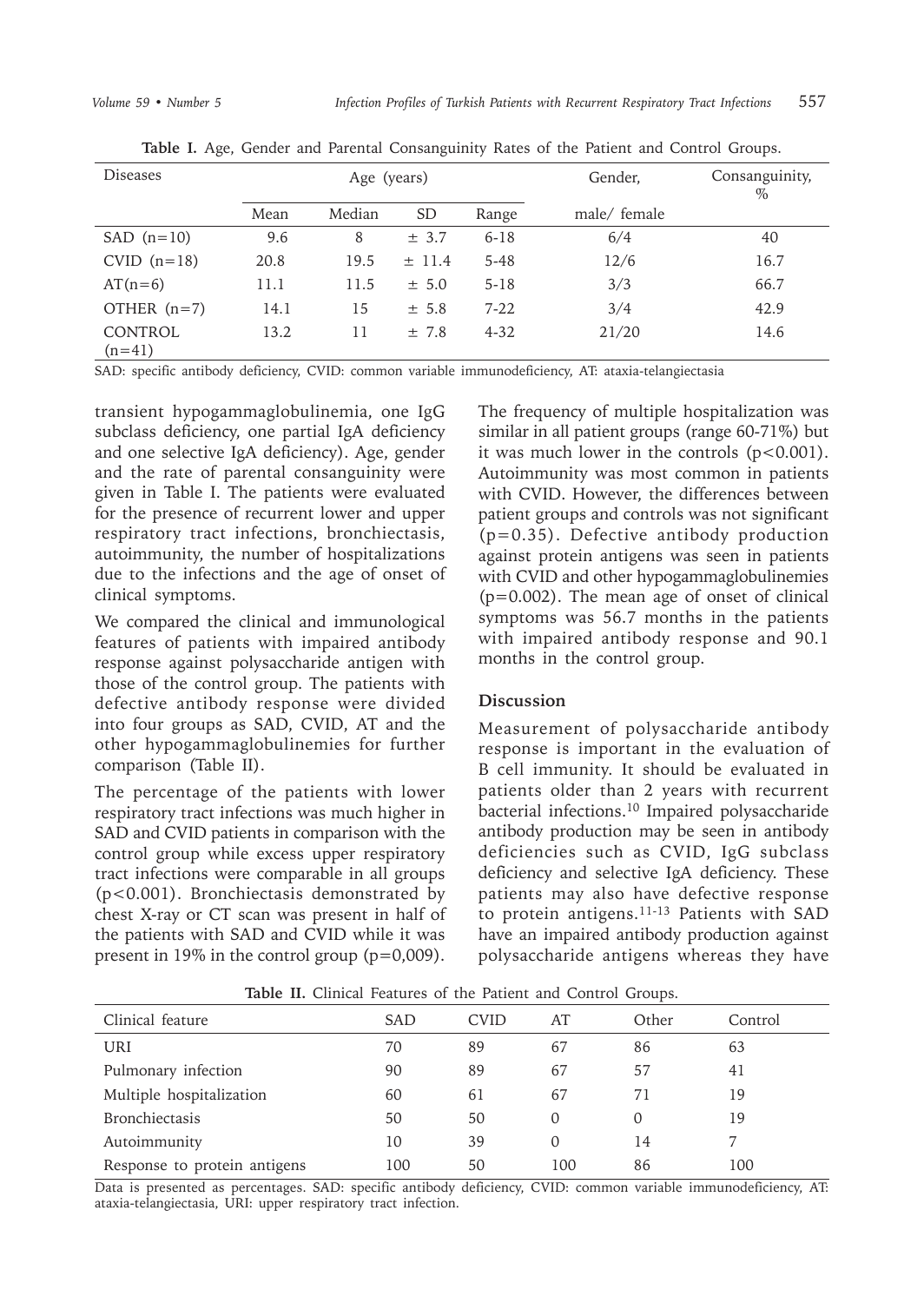normal immunoglobulin levels and normal response to protein antigens.14

In this study, polysaccharide antibody response was found to be impaired in 13% of the patients with recurrent respiratory tract infections. All of the patients except one failed to respond to all 6 serotypes. One patient responded to only one serotype.

The percentage of the patients with recurrent lower respiratory tract infections was significantly higher in CVID and SAD (more than 2 fold) in comparison with the control group. The increased frequency of these infections was observed in AT and the other group, as well. Patients with CVID and selective IgA deficiency are more prone to recurrent lower respiratory tract infections<sup>15</sup>. Multiple hospitalization with respiratory tract infections in the patient groups were significantly higher than the control group which may suggest that the control group patients experience less severe infections.

Recurrent respiratory tract infections may result in bronchiectasis.16 It is one of the major long-term clinical complications in patients with SAD and CVID.<sup>17</sup> Bronchiectasis was present in 50% of the patients with SAD and CVID but none of our patients with AT developed bronchiectasis. Recurrent lower respiratory tract infections are common in AT and can be associated with the development of bronchiectasis.18 A recent report from Iran showed that 54% of the patients had a history of pneumonia while 64% had a history of recurrent upper respiratory tract infections.19 Another study from the USA revealed that 38% of the patients over 20 years of age had a history of recurrent lower respiratory tract infections.20 Absence of AT patients with bronchiectasis in our study may result from the low number of patients and relatively young age. Lung disease in patients with AT often progresses with age and neurological decline and in addition to abnormal immune response, recurrent aspiration and impaired clearance of respiratory tract secretion contribute to lung disease in these patients<sup>21</sup>.

The parental consanguinity rate was higher in all patient groups except CVID in comparison the control group. This rate was 40% in patients with SAD which may be considered as notable. There is no data in the literature

regarding consanguinity rate for these patients. The pathogenesis of SAD is still unclear. The underlying genetic defect in at least some of the patients may be inherited as autosomal recessive. Moreover, Turkey has a high rate of consanguineous marriages; some 20–25% of marriages in urban areas and more than 35% in rural areas are consanguineous.22 This may also explain the high ratio among our patients with SAD.

As expected percentage of patients with defective antibody production against protein antigens was 50 % in the CVID group. It was the highest rate among all other patient and the control groups.

Autoimmunity was present most commonly in the CVID group. More than 25% of CVID patients have been reported to have autoimmune complications.23 Autoantibodies and auto-reactive B cells can be detected in these patients, even if serum immunoglobulins are very low and specific response to various antigens is impaired.24 Cytopenia is the most common autoimmune manifestation in these patients with CVID25 and autoimmune thrombocytopenia (ITP) was found in 7 out of 18 patients in our study. One patient with IgG subclass deficiency had celiac disease.

Our results showed, clinical symptoms begin earlier in the patients with impaired antibody response in comparison with the control group who had recurrent respiratory tract infections but normal polysaccharide antibody production. Defective polysaccharide antibody production may be responsible at least partially for the earlier onset in patient groups than controls.

 Jeurissen et al. 26 found the prevalence of the impaired antibody production in the patients with recurrent respiratory tract infections to be 11% among 82 subjects. This ratio was 15% (15/99) in the study of Ruuskanen et al<sup>27</sup>. Polysaccharide antibody response was found to be impaired in 13% (55/416) of our patients.

The prevalence of SAD among the patients with recurrent respiratory infections has been reported as 11% (10/91) and 12.4% (11/89) in the studies published by Rauskanen et al.<sup>27</sup> and Boyle et al<sup>28</sup>, respectively. We found the prevalence of SAD was 2.4% (10/416). This is relatively lower than these previous results. Although our patients with SAD were younger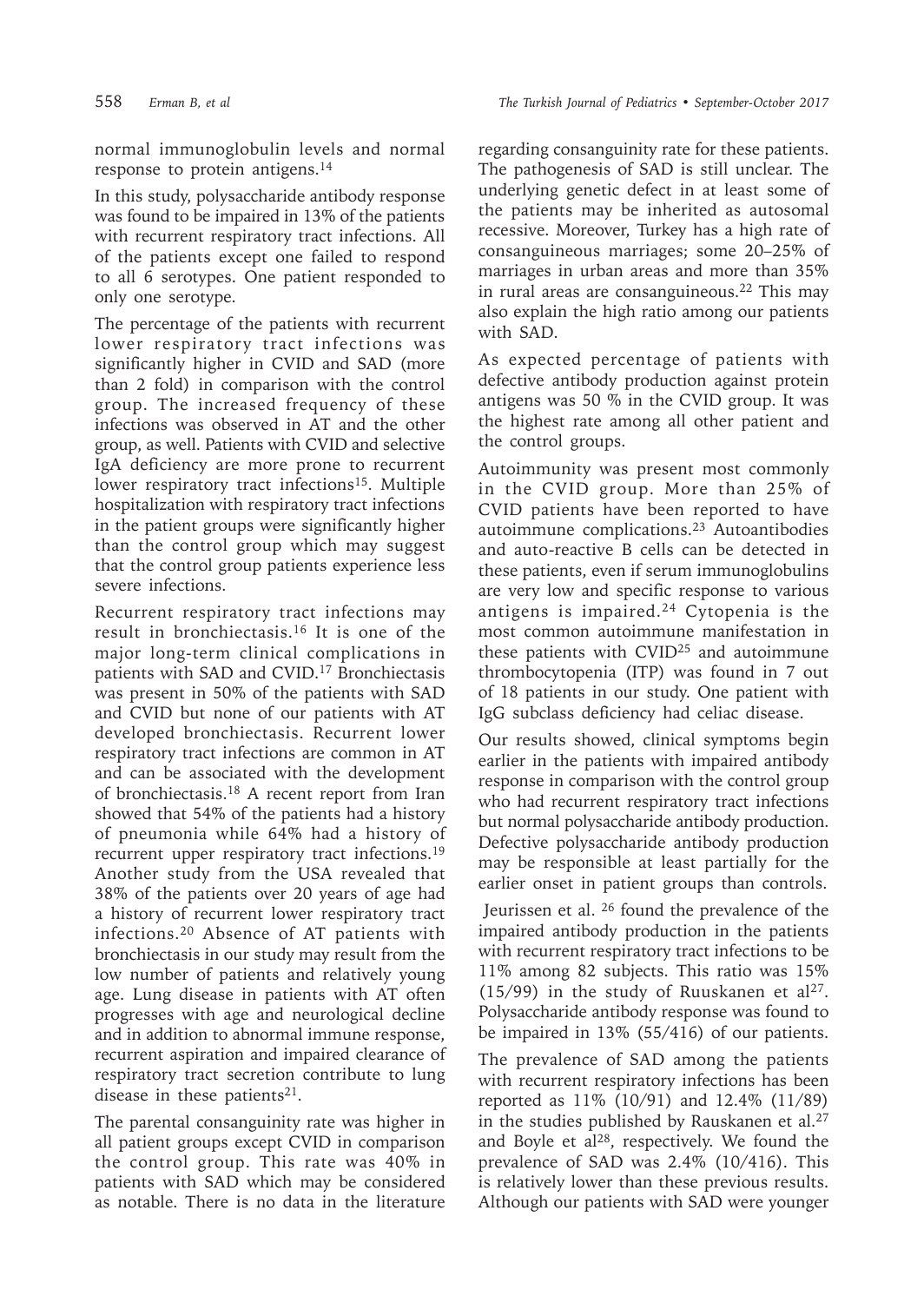than the CVID patients, the percentage of pulmonary infections and bronchiectasis were similar in patients with SAD and CVID. The difference between our and previous studies may be partly due to the fact that in the above mentioned studies the patients with low Ig levels were excluded.

In conclusion, measurement of the production of antipolysaccharide antibodies is required for diagnosis of SAD. Prophylactic antibiotic or IgG replacement therapy may protect these patients from long term complications. Thus, evaluation of the response to polysaccharide antigens should be considered early on in patients with recurrent respiratory infections.

#### **Acknowledgments**

The authors would like to thank the patients and their families for participating in the study. No financial assistance was received to conduct the study.

#### **REFERENCES**

- 1. Maarschalk-Ellerbroek LJ, Hoepelman IM, Ellerbroek PM. Immunoglobulin treatment in primary antibody deficiency. Int J Antimicrob Agents 2011; 37: 396-404.
- 2. Chaguza C, Cornick JE, Everett DB. Mechanisms and impact of genetic recombination in the evolution of Streptococcus pneumoniae. Comput Struct Biotechnol J 2015; 13: 241-247.
- 3. Jauneikaite E, Tocheva AS, Jefferies JM, et al. Current methods for capsular typing of Streptococcus pneumoniae. J Microbiol Methods 2015; 113: 41-49.
- 4. Gaschignard J, Levy C, Chrabieh M, et al. Invasive pneumococcal disease in children can reveal a primary immunodeficiency. Clin Infect Dis 2014; 59: 244-251.
- 5. Paris K, Sorensen RU. Assessment and clinical interpretation of polysaccharide antibody responses. Ann Allergy Asthma Immunol 2007; 99: 462-464.
- 6. Ochs HD, Stiehm ER, Winkelstein JA. Antibody deficiencies. Immunologic Disorders in Infants & Children (5th ed). Philadelphia, 2004.
- 7. Sanal O, Ersoy F, Tezcan I, et al. Antibody response to a seven-valent pneumococcal conjugated vaccine in patients with ataxia-telangiectasia. J Clin Immunol 2004; 24: 411-417.
- 8. Santos-Valente E, Reisli I, Artaç H, et al. A novel mutation in the complement component 3 gene in a patient with selective IgA deficiency. J Clin Immunol 2013; 33: 127-133.
- 9. Conley ME, Notarengelo LD, Etzioni A. Diagnostic criteria for primary immunodeficiencies: Representing PAGID (Pan-American Group for Immunodeficiency)

and ESID (European Society for Immunodeficiencies). Clin Immunol 1999; 93: 190-197.

- 10. Ballow M, Notarangelo L, Grimbacher B, et al. Immunodeficiencies. Clin Exp Immunol 2009; 158: 14-22.
- 11. Tabatabaie P, Aghamohammadi A, Mamishi S, et al. Evaluation of humoral immune function in patients with bronchiectasis. Iran J Allergy Asthma Immunol 2008; 7: 69-77.
- 12. Bossuyt X, Moens L, Van Hoeyveld E, et al. Coexistence of (partial) immune defects and risk of recurrent respiratory infections. Clin Chem 2007; 53: 124-130.
- 13. Salzer U, Warnatz K, Peter HH. Common variable immunodeficiency: an update. Arthritis Res Ther 2012; 14: 223.
- 14. Cheng YK, Decker PA, O'Byrne MM, Weiler CR. Clinical and laboratory characteristics of 75 patients with specific polysaccharide antibody deficiency syndrome. Ann Allergy Asthma Immunol 2006; 97: 306-311.
- 15. Hurst JR, Workman S, Garcha DS, et al. Activity, severity and impact of respiratory disease in primary antibody deficiency syndromes. J Clin Immunol 2014; 34: 68-75.
- 16. Sidhu MK, Mandal P, Hill AT. Bronchiectasis: An update on current pharmacotherapy and future perspectives. Expert Opin Pharmacother 2014; 15: 505-525.
- 17. Verma N, Grimbacher B, Hurst JR. Lung disease in primary antibody deficiency. Lancet Respir Med 2015; 3: 651-660.
- 18. Boder E, Sedgwick JB. Ataxia-telangiectasia: A review of 101 cases. In: Walsh G, (ed). Little Club Clinics in Developmental Medicine. London: Heineman Medical Books, 1963; 110-118.
- 19. Moin M, Aghamohammadi A, Kouhi A, et al. Ataxiatelangiectasia in Iran: Clinical and laboratory features of 104 patients. Pediatr Neurol 2007; 37: 21-28.
- 20. Nowak-Wegrzyn A, Crawford TO, Winkelstein JA, et al. Immunodeficiency and infections in ataxiatelangiectasia. J Pediatr 2004; 144: 505-511.
- 21. McGrath-Morrow SA, Gower WA, Rothblum-Oviatt C, et al. Evaluation and management of pulmonary disease in ataxia-telangiectasia. Pediatr Pulmonol 2010; 45: 847-859.
- 22. Sanal O, Tezcan I. Thirty years of primary immunodeficiencies in Turkey. Ann N Y Acad Sci 2011; 1238: 15-23.
- 23. Baldovino S, Montin D, Martino S, et al. Common variable immunodeficiency: Crossroads between infections, inflammation and autoimmunity. Autoimmun Rev 2013; 12: 796-801.
- 24. Xiao X, Miao Q, Chang C, et al. Common variable immunodeficiency and autoimmunity--an inconvenient truth. Autoimmun Rev 2014; 13: 858-864.
- 25. Agarwal S, Cunningham-Rundles C. Autoimmunity in common variable immunodeficiency. Curr Allergy Asthma Rep 2009; 9: 347-352.